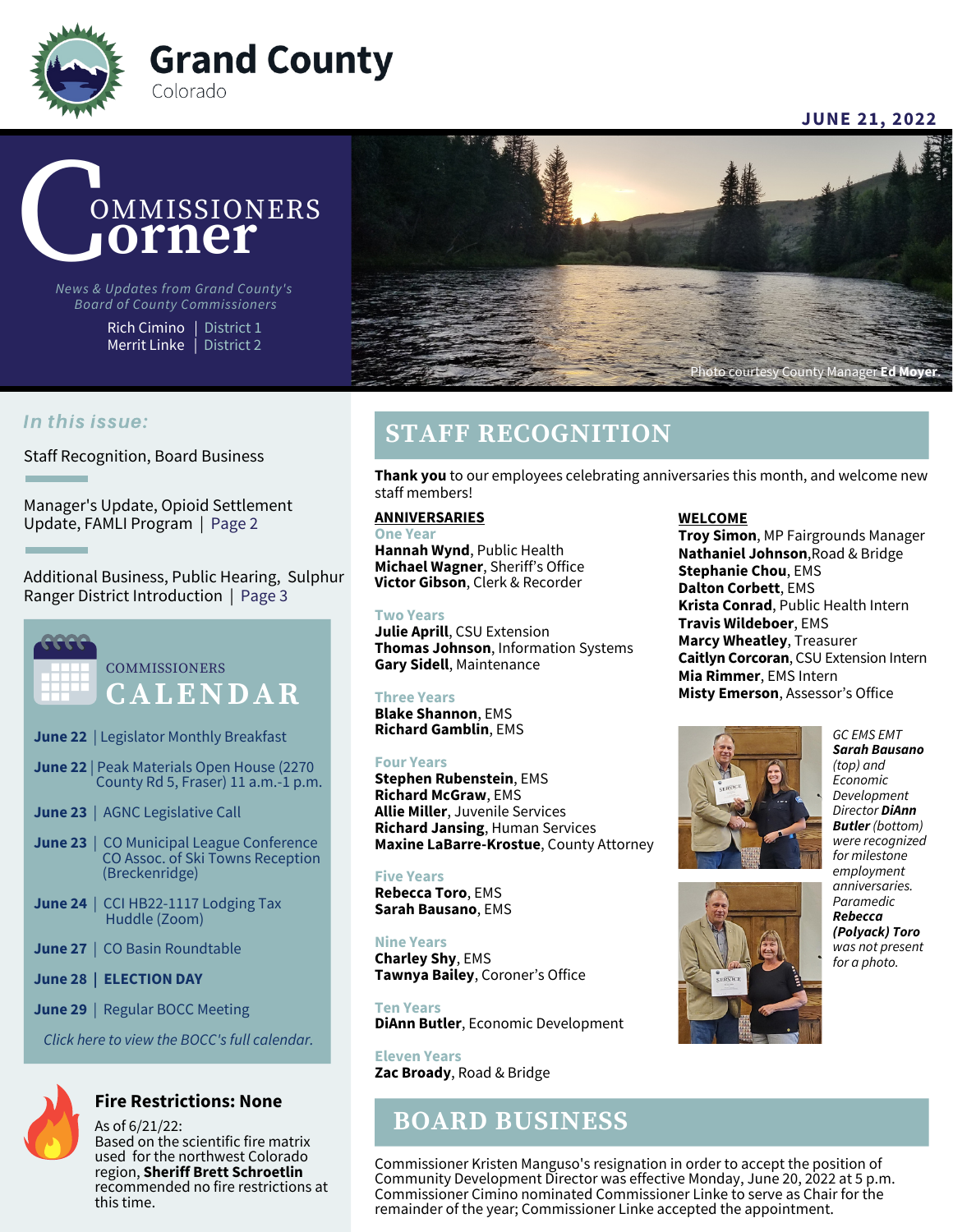### **Windy Gap Connectivity Project:**

- Manager and project partners have been meeting with NRCS leadership and Senator Bennett's office to expedite execution of the watershed plan authorization and construction agreement.
- **County Road 522:**
	- Manager and Assistant Manager are working with property owners on access agreements for a planned site visit by the U.S. Army Corps of Engineers and also for the appraisal of the right-of-way.
- **Community Development**
	- Manager met with several developers along with Community Development staff to keep projects moving forward during the transition to a new Community Development Director.
- Peak Materials is hosting an open house at the asphalt plant on County Road 5 tomorrow (Wednesday, June 22) from 11 a.m. to 1 p.m. to help address citizen complaints about air quality and opacity. Peak will be discussing plant improvements made earlier in the year, along with upcoming projects.
	- Manager has made multiple requests for the Colorado Department of Public Health & Environment to visit Peak's operations. (The State is responsible for mitigation air quality complaints.)
- Mr. Moyer's request to waive certain provisions within the Personnel Manual: Section 4.04, Elected Official Employment After Terms in regards to Commissioner Manguso's resignation in order to accept the Community Development Director position was approved after hearing a citizen's comment on the matter.

# **OPIOID SETTLEMENT WORK GROUP**

The BOCC had previously appointed Public Health Deputy Director **Laura "Ellen " Parri** to represent Grand County on the Region 1 (Northwest Colorado) Opioid Settlement Work Group. Ms. Parri gave an update regarding the Work Group's discussions and progress.

Nationwide settlements have been reached to resolve all Opioids litigation brought by states and local political subdivisions against the three largest pharmaceutical distributors. These settlements will provide substantial funds to states for abatement of the Opioids epidemic across the country.

Colorado counties have the choice to either receive settlement funds directly to implement their own plan, or opt out and re-direct those funds to their Region. Via the Workgroup, Region 1 representatives have recommended pooling funds to maximize their effectiveness. Commissioners supported this collaborative, regional approach, and approved Grand County opting out of receiving funds directly and instead directing its funding to Region 1. *Click here to read more about the [Settlement.](https://nationalopioidsettlement.com/)*

# **SB19-188 | FAMLI PROGRAM**

Human Resources Director **Colleen Reynolds** provided an update regarding Colorado Senate Bill 19-188, FAMLI Family Medical Leave Insurance: Concerning the creation of a family and medical leave insurance program, and, in connection therewith, creating an implementation plan for a family and medical leave insurance program and making an appropriation.

Per the bill, local governments have three options:

- 1. Participate in FAMLI,
- 2. Decline all participation in FAMLI,
- 3. Decline employer participation in the program (but allow individual employees to participate).

At this time, the BOCC chose option 2, pending additional information from the State about the program and its administration. *Click here to read the full [memo.](https://grandco.app.box.com/v/boccsupporteddocuments/file/972729908569)*

# **GRAND CO NTY**

# It's incomplete without U.

- Competitive salaries
- Excellent benefits
- Referral pay



### **GrandCountyCareers.com**